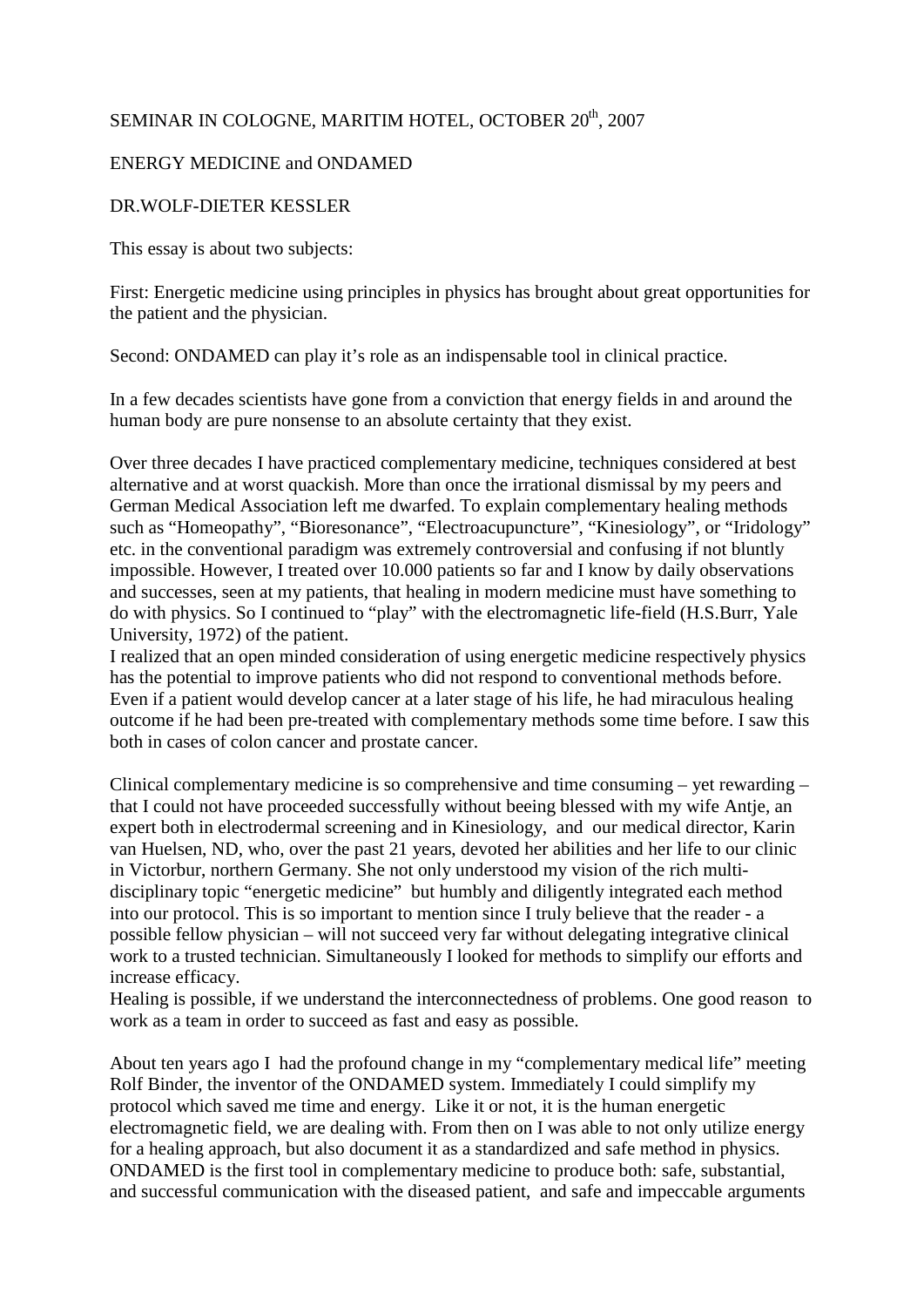in physics. Thenceforth I was able to present the method to the public and I did that both in Europe and the United States. Meanwhile the ONDAMED is used on all continents. The method´s secret are electromagnetic resonance phenomena which represent a universal law in physics.

My experiences improving patients using a well defined tool in physics brought us far away from the realm of trickery, fakery, victimized patient, halluzination, or the placebo.

As complementary or alternative medicine was a matter of intuition and empirie before, it became now an issue of standard and reproducable structure. ONDAMED is providing a framework to understand the patient's individual story. Once more I understood, that the same disease has a very specific structure which is different in each patient. It takes a detector like communication with the patient, the ONDAMED, to uncover what seems to be deeply hidden behind. Another issue is treating Osteoporosis with ONDAMED´s program 58, which represents another indispensable option.

Thanks to Rolf Binder who has been courageous and sensitive enough to convert medical frustration into satisfaction and identity.



From right: HP WERNER, DR.KESSLER, HP VETTER, ANTJE KESSLER INTENSIVE ADVANCED ONDAMED TRAINING, MARITIM HOTEL, COLOGNE, OCTOBER 20th, 2007



From left: CHRISTIAN APPELT (ONDAMED), DR.KESSLER